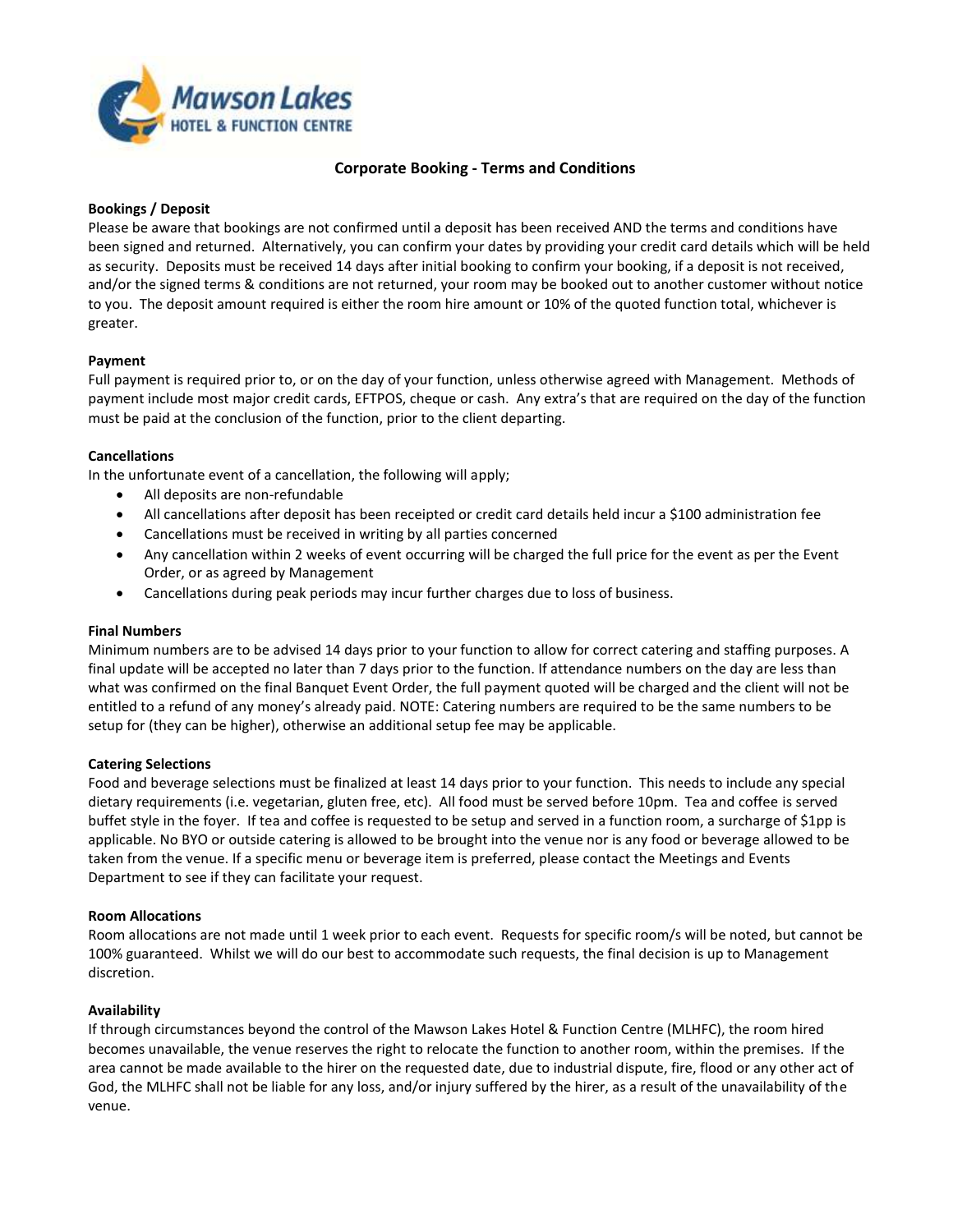

#### **Changes to Setup**

Setup is to be confirmed by the client 14 days prior to your event taking place. If a major change to event setup is required that is different to the final Banquet Event Order and/or floor plan provided, on the actual day of an event, or less than 48 hours notice has been given to Management, a minimum room alteration charge of \$100 per room is applicable. Examples are, but not limited to: changes to room setup and chair/table configuration or moving entirely to an alternate function room. Additionally, any task required and performed by our staff outside of their normal duties will incur a labour charge. Final pricing is subject to Management and may be more per room / operation undertaken.

#### **Equipment Hire**

All equipment and decorations hire provided by the MLHFC is at an additional cost – POA. All equipment hired for your event will remain the property of the MLHFC. The client will be charged for any items removed from the venue.

#### **Smoking / Fire Alarms**

Smoking is not permitted anywhere inside of the Mawson Lakes Hotel & Function Centre.

Please note that any actions by the organisers, attendees, suppliers or any other persons attending the function that causes the fire alarm to be triggered including, but not limited to, the use of smoke machines, sparklers, etc. will cause the MFS "call out fee" to be charged to your account.

#### **Cleaning & Breakages**

Only Blu-Tac may be used to affix paper, posters, etc. to the walls. General cleaning is included in the cost of the event. If cleaning requirements following your function are judged by Management as excessive, additional cleaning charges will be incurred. Confetti, table scatters, glitter cannons, smoke machines, dry ice and rice grains are not permitted in the function rooms at any times.

The client will be responsible for any damages / breakages to, or sustained to the Mawson Lakes Hotel & Function Centre property and / or equipment owned by, or sub-hired by the Mawson Lakes Hotel & Function Centre, by the client, invitees, external suppliers or any other persons attending the function, as determined by Management.

## **Responsibility**

The MLHFC will not accept any responsibility for any loss or injuries or death sustained by any person as a result of equipment installed at the venue by the client or parties acting on behalf of the client. Patrons utilize the facilities at their own risk. The MLHFC accepts no responsibility for any goods or gifts at the function or any goods or gifts left behind at the conclusion of the function. Management reserves the right to exclude or eject any or all objectionable persons form the function and / or Hotel without liability and to cease or close down any function if;

- Misleading information is supplied upon booking
- The law or governing body acts / requirements are caused to be in breach by a guest or attendee of the function
- If any inappropriate behavior occurs towards other customers, general public, staff or any other Hotel representatives

This may also cause your security deposit to be withheld (if applicable). Further charges may also apply due to damage or loss of business.

If the contact on the day is different to the client (organizer), it is the clients responsibility to communicate these terms and conditions to the alternate contact person/s and guests attending.